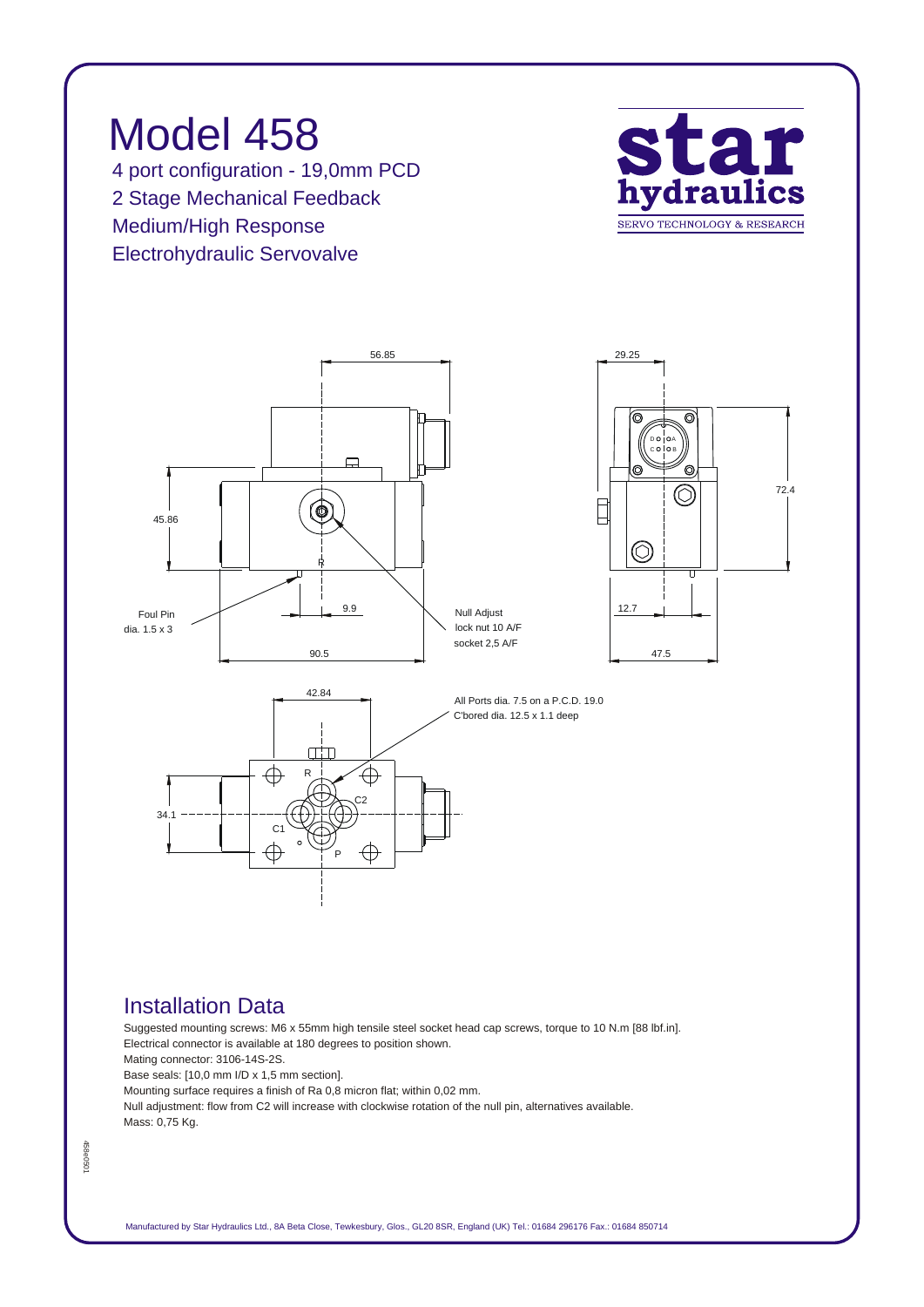## *Technical Specification*

| Threshold                       | < 0,5% without dither                                                     |  |
|---------------------------------|---------------------------------------------------------------------------|--|
| <b>Hysteresis</b>               | < 3,0% without dither                                                     |  |
| Null bias                       | $< 2.0\%$                                                                 |  |
| Null shift with                 |                                                                           |  |
| 40°C temperature change         | $< 2.0\%$                                                                 |  |
| 80% to 110% pressure change     | $< 2.0\%$                                                                 |  |
| Pressure gain                   | >30% supply pressure for 1% rated input signal,<br>can be as high as 100% |  |
| Supply pressure                 |                                                                           |  |
| minimum recommended             | 15 bar                                                                    |  |
| maximum continuous              | 210 bar (standard)                                                        |  |
|                                 | 315 bar (consult factory)                                                 |  |
| Proof pressure                  |                                                                           |  |
| at pressure port                | 150% max supply pressure                                                  |  |
| at return port                  | 100% max supply pressure                                                  |  |
| Burst pressure return port open | 250% max supply pressure                                                  |  |
| External leakage                | zero                                                                      |  |
| Operating temperature range     | -20 $^{\circ}$ C to +130 $^{\circ}$ C                                     |  |
| Fluid                           | Petroleum based mineral oil<br>10 to 110 cSt at 38°C                      |  |
| Seal material                   | Fluorocarbon<br>other materials on request                                |  |
| Supply filtration recommended   | 15 micron absolute or better (Beta 15 > 75)                               |  |



*458e0501*

458e0501

*The nominal rated flow of a servovalve is the load flow under conditions of 100% electrical input and 70 bar total valve pressure drop. The load flow pressure characteristic closely approximates the theoretical square-root relationship of a sharp edged orifice (figure 1).*

*The flow tolerance for standard servovalves is ±10% of the nominal rated flow at ±100% input signal. Flow gain at null is determined by the relationship of the spool and bushing metering edges and may vary with standard production toleran ces, flow gain in the region of ±5% rated current from null may range from 50% to 200% of the nominal flow gain (figure 2).*

*The null leakage comprises of both pilot stage flow (tare leakage) and the second stage null leakage (table 1).*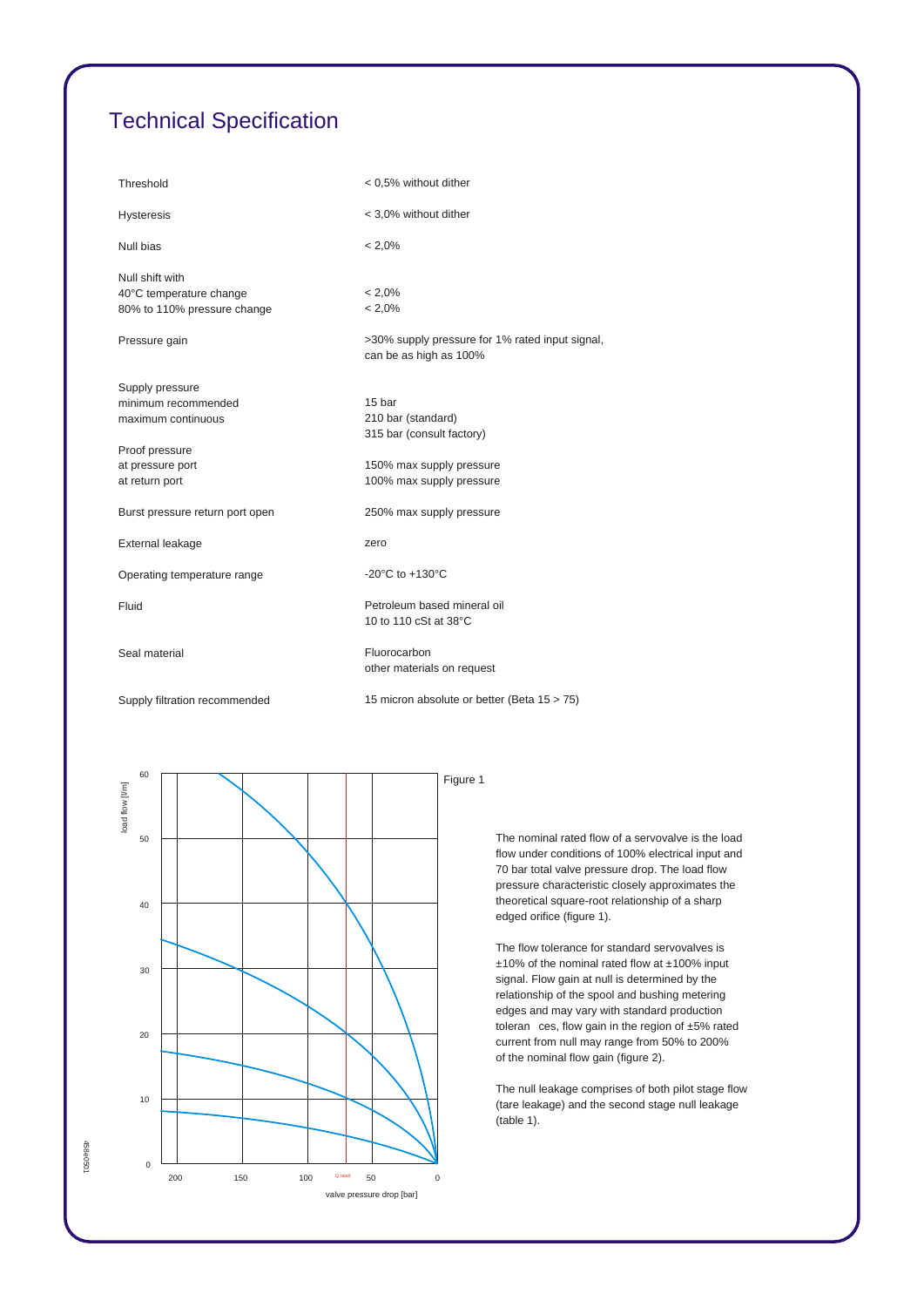

| Nominal flow ratings<br>at 70 bar differential<br>[1/min] | Null leakage<br>140 bar supply<br>$[$ l/min $]$ |
|-----------------------------------------------------------|-------------------------------------------------|
|                                                           | 1,0                                             |
| 10                                                        | 1,2                                             |
| 20                                                        | 1,6                                             |
| 40                                                        | 1,6                                             |

## *Electrical Characteristics*

| Coil Specification                           |                                 | Series                   |                                  | Parallel                 |                                  |
|----------------------------------------------|---------------------------------|--------------------------|----------------------------------|--------------------------|----------------------------------|
| Differential<br><b>Rated Current</b><br>[mA] | Resistance<br>per coil<br>[ohm] | Rated<br>Current<br>[mA] | Effective<br>Resistance<br>[ohm] | Rated<br>Current<br>[mA] | Effective<br>Resistance<br>[ohm] |
| 10                                           | 1000                            | 5                        | 2000                             | 10                       | 500                              |
| 15                                           | 200                             | 7,5                      | 400                              | 15                       | 100                              |
| 20                                           | 1200                            | 10                       | 2400                             | 20                       | 600                              |
| 30                                           | 300                             | 15                       | 600                              | 30                       | 150                              |
| 30                                           | 800                             | 15                       | 1600                             | 30                       | 400                              |
| 40                                           | 80                              | 20                       | 160                              | 40                       | 40                               |
| 60                                           | 40                              | 30                       | 80                               | 60                       | 20                               |
| 80                                           | 22                              | 40                       | 44                               | 80                       | 11                               |
| 100                                          | 27                              | 50                       | 54                               | 100                      | 13,5                             |
| 200                                          | 22                              | 100                      | 44                               | 200                      | 11                               |
| 400                                          | 22                              | 200                      | 44                               | 400                      | 11                               |

*Coil ratings are specified in terms of the differential rated current [mA] and the resistance per coil [ohm]*

*External connections for standard polarity (flow out of C2) are:- Parallel coil configuration: link A to C & B to D : A & C +ve, B & D -ve Series coil configuration: B & C linked : A +ve, D -ve* Single coil configuration: A +ve, B -ve or C +ve, D -ve **Figure 3** Figure 3